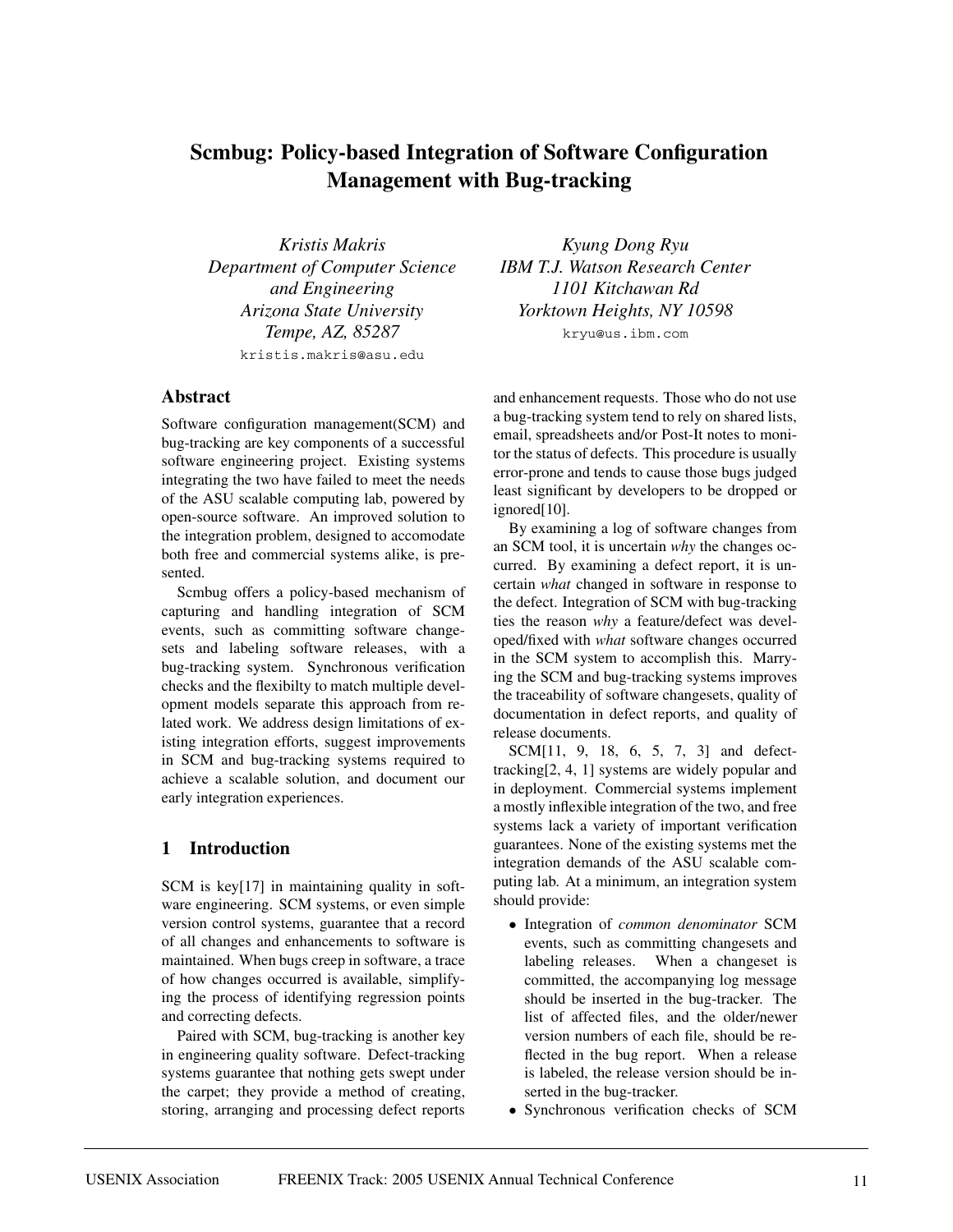actions against the bug-tracker. If a developer attempts to commit a changeset against an invalid product or bug id, the commit activity should fail, and the developer should be informed immediately.

- Policy-based configuration. The integration system should be able to match the development model followed by an organization by tuning run-time parameters.
- Secure deployment of the integration over the public Internet.
- An interface to integrate any SCM system with any bug-tracking system, overcoming limitations of the involved systems where possible.
- A mechanism to produce a Version Description Document (VDD) detailing the defects corrected, and the changesets involved in fixing a defect, between two releases of a software.

Scmbug is designed to meet these requirements. It is implemented in Perl, an excellent, cross-platform, glue programming language, for UNIX-like systems, such as Linux, AIX, and Solaris. It currently supports integration of CVS and Subversion with Bugzilla.

The rest of this paper is structured as follows. Section 2 outlines the limitations of existing systems that prompted our solution. The system design is presented in Section 3, and a short example in Section 4. The system's components are analyzed in Sections 5, 6, and 7. Section 8 brings to light the improved quality of release documentation enabled by this system. Early experiences using Scmbug are documented in Section 9, and insight to future work is given in Section 10. Finally, Section 11 concludes this paper.

# **2 Related Work**

In the realm of commercial products, Perforce[7] and ClearCase/ClearQuest[3] only offer integration of their own SCM and bug-tracking systems, in a proprietary way. They do not readily support integration with free SCM systems, such as CVS[11], Subversion[9], and Arch[18] or free bug-tracking systems such as Bugzilla[2] MantisBT[4], and AntHill[1]. Work enabling integration of Perforce with Bugzilla 2.0-16 is available[8], but the integration API lacks an abstract bug-tracker interface, and requires modifications released by the Perforce integration team every time the Bugzilla database schema changes. Additionally, integration with other bug-tracking systems requires implementing a communication interface with the target bugtracker. Finally, the integration is unsuitable for deployment across the public Internet, for reasons explained in Section 5.1.

In the free software arena, the most frequently attempted integration involves CVS[11], the dominant open-source network transparent version control system, with Bugzilla, a free defect tracking software that tracks millions of bugs and issues for hundreds of organizations around the world. Steve McIntyre's website[21] documents an approach using trigger scripts to email CVS's actions to an account (Bugzilla Email Gateway) configured to parse the email and process it accordingly. This approach is not synchronous. If a user accidentally commits against the wrong bug number, or a bug against which he is not the owner, the SCM system will proceed with the commit action regardless. The user will not be given the option to correct her actions. Additionally, if the email gateway is not active, the developer will not be immediately aware that integration failed.

The somewhat dated CVSZilla<sup>[15]</sup> project also integrates SCM events produced by CVS with Bugzilla 2.10. It does not support integration of events produced by any SCM system in a generic way. Moreover, it modifies the Bugzilla schema, and as a result does not work with current versions of Bugzilla, such as 2.18. Finally, this integration is unsuitable for deployment across the public Internet.

John C. Quillan was first to conceive and implement synchronous verification checks and a VDD generator, in work that was never publicly released. He integrated CVS with Bugzilla, but his design did not support any SCM system with any bug-tracking system, or deployment over the public Internet. Scmbug incorporates these features, and proposes a more flexible design that can accommodate both free and commercial SCM and bug-tracking systems.

# **3 System Architecture**

Scmbug is a client/server system. As shown in Figure 1, it consists of a set of SCM system hooks that capture standard SCM events and a generic glue mechanism of handling these events on the machine hosting an SCM repository. These events are translated into integration requests and transported to a server daemon. The daemon em-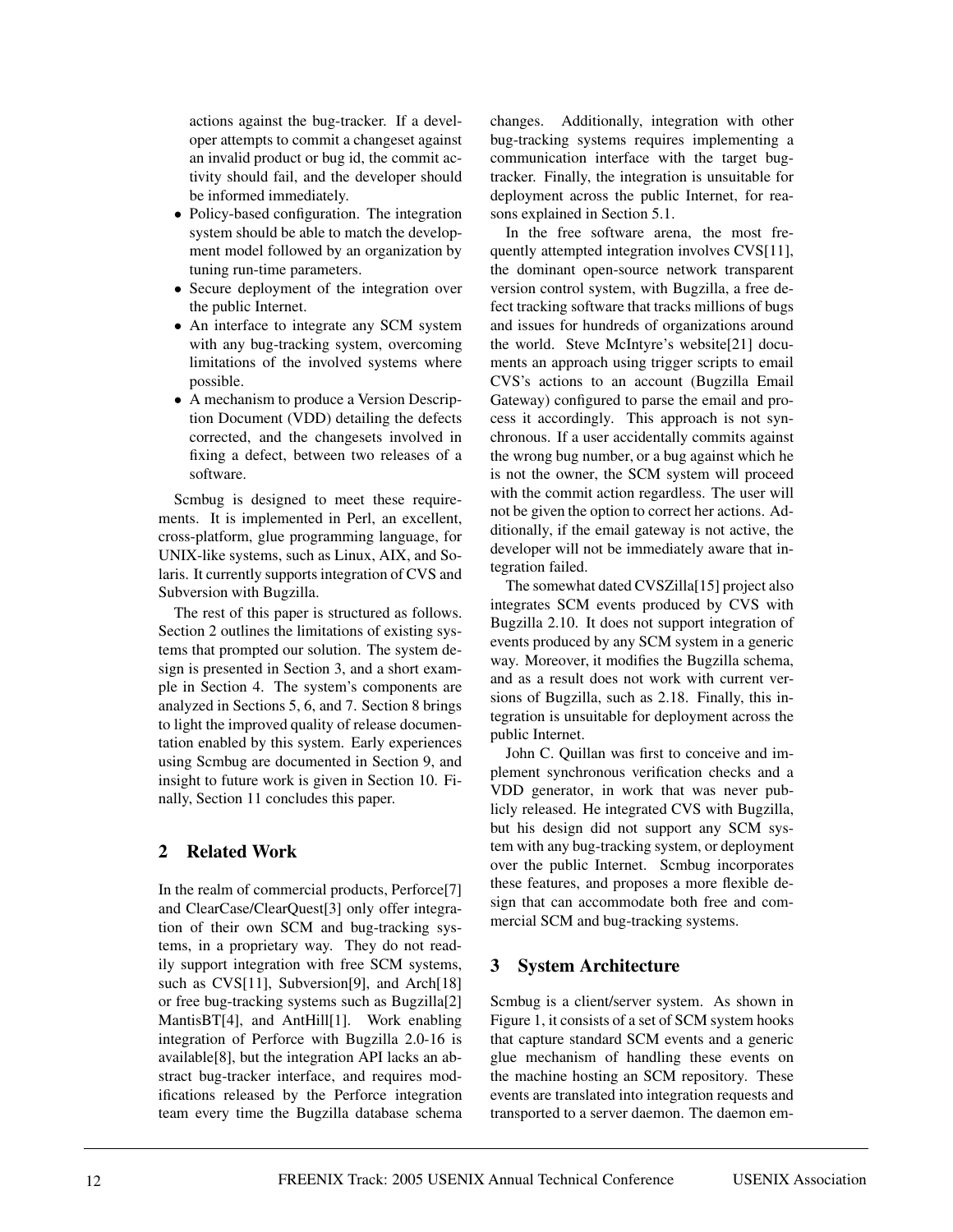

Figure 1: Scmbug system architecture diagram

ploys a generic mechanism of handling these requests and contains functionality that can process these requests per bug-tracking system.

The integration glue follows a common interface of handling SCM events, and groups the logic driving the behavior of the integration. SCM-specific implementation idiosynchracies, such as parameter decoding from SCM hooks, are isolated in separate modules. The abstraction of an integration glue is what permits any SCM system to be integrated using Scmbug. The integration functionality is always executed on the machine hosting the SCM repository.

Respectively, the integration daemon implements a common interface of accepting and processing integration requests. Bugtracker-specific functionality, such as reading metadata and updating bug comments, is implemented in separate modules. The abstraction of an integration daemon is what permits any bug-tracking system to be integrated using Scmbug. The SCM repository and the integration daemon can be hosted on separate machines.

### **4 Integration example**

Lets examine an actual integration sequence using CVS and Bugzilla. Σ-Watch is a performance monitoring tool created by the ASU scalable computing lab. Monitoring the performance of a Zaurus SL-6000 PDA using this tool fails, and this defect is recorded in bug 417. After some initial investigation, the failure point is identified and documented in comment 6. A developer implements a fix, and attempts to commit his changeset using the command 'cvs commit'. This command brings up a predefined log message template, in which the developer explains the source code change and enters the matching bug id (417) the changeset applies to, as shown in Figure 2.

Figure 3 presents the log comment stored in CVS, produced in a more readable Changelog format using the cvs2cl tool, in response to this changeset. This entry clearly details *what* changed: a global variable is introduced to hold the name of the network device. However, it does not explain *why* this change was required. *Why* must a global variable be used instead of a hardcoded value? To identify the reason *why* these files were modified one must consult the bugtracking system. This log entry refers the reader to bug id 417.

Figure 4 captures the comment entered in Bugzilla in response to the changeset. The original SCM log message is included in the bug comments. The integration also generates a list of affected files, matched with the older/newer version numbers of each file, and appends it to the log message to show *what* changed in response to the bug fix. To identify *why* this changeset occured, one only needs to scroll in past history in Bugzilla to comment 6, with minimal effort, which reveals the root of the problem, as shown in Figure 5: PDAs use wireless, rather than ethernet, for network connectivity. The traceability of software changesets back to the root of problems is dramatically improved.

Note that a complete fix to the bug does not end with a single changeset. One day later, the developer drafts documentation on how the codebase can be configured with different network device names. He commits this new document in later changesets, in comments 13-16. By consulting this bug, the entire list of *what* changesets occured to handle the bug is readily available.

### **5 Integration Daemon**

Inadequacies of existing systems called for a solution based on the abstraction of an integration daemon, as discussed next.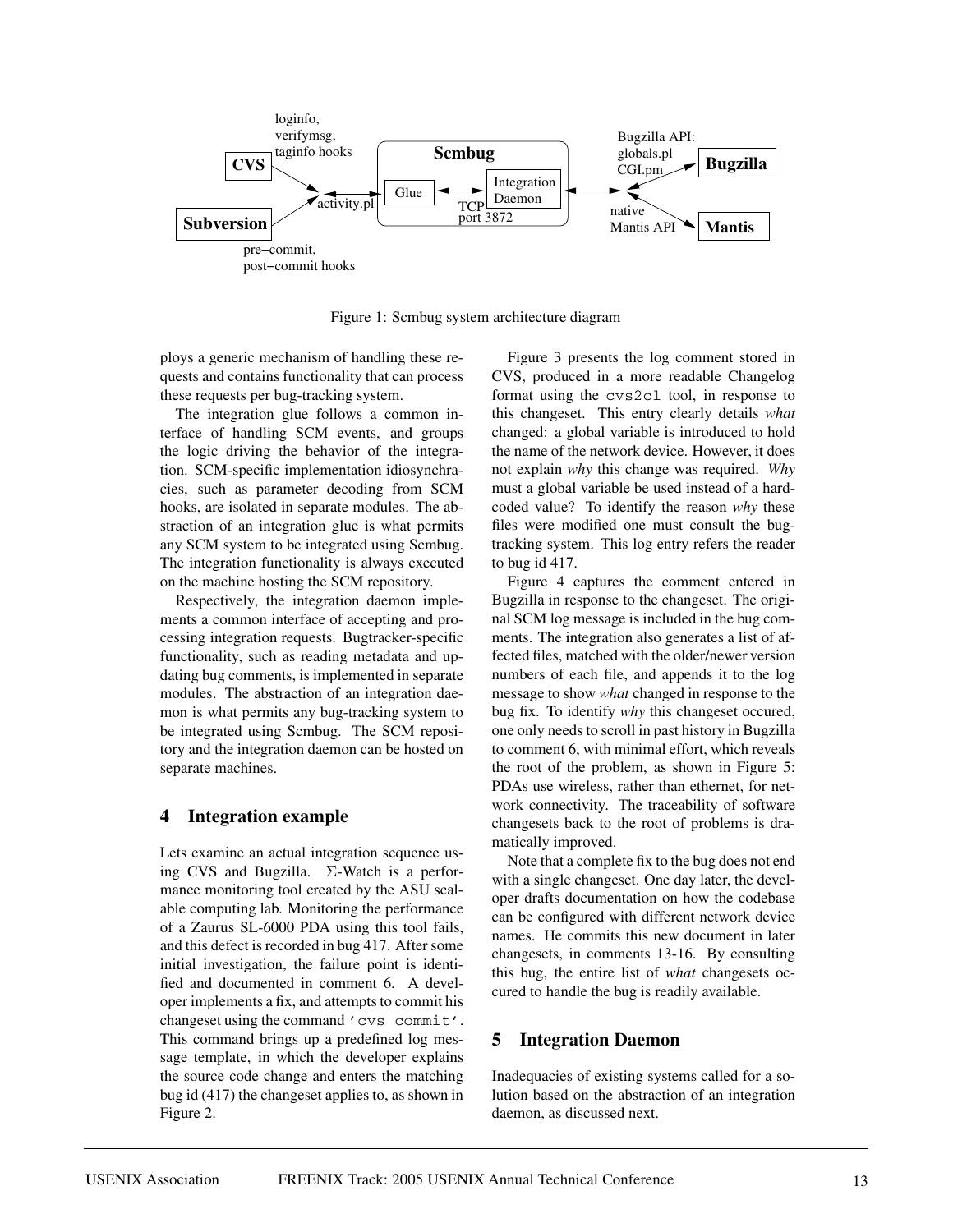```
SCMBUG ID: 417
SCMBUG NOTE: Now using the name of the appropriate network device on
each system SigmaWatch runs. This name is set through a global
variable.
```
#### Figure 2: Documenting a fix for bug 417 during a 'cvs commit'.

```
2004-08-21 Saturday 11:47 mkgnu
```

```
* src/host_node/userspace/server/readnet.c (1.9,
p_kpm_prior_to_bug424_fixes),
src/host_node/userspace/server/readnet.h.in (1.1,
p_kpm_prior_to_bug424_fixes), configure.in (1.33): SCMBUG ID:
417 SCMBUG NOTE:Now using the name of the appropriate network
device on each system SigmaWatch runs. This name is set
through a global variable.
```
Figure 3: Log comment entered in CVS for Bug 417, presented in a more readable Changelog format using cvs2cl. Through integration, this CVS entry is also documented in Bug 417, comment 10 of product Σ-Watch in Bugzilla, shown in Figure 4.

#### **5.1 Public Internet Deployment**

First, deployment over the public Internet was required to meet our development model. Members of our research group maintain individual SCM repositories on their personal laptops, to allow offline development. For our defect-tracking needs, a publicly available bug-tracking system is shared. Even though integration with bugtracking is not possible when a user is working offline, it is still possible to produce the differences between a repository and a working copy (e.g. using 'cvs diff'), and commit changesets at a later time. Hence, this method of development is encouraged. When problems arise and development of personal research prototypes stalls, pointing each other to a bug-report, for help, is beneficial. By describing a problem in a public defect-tracker, rather than a defect-tracker running on personal laptops, easy accessibility and quick resolution of defects are facilitated.

We also collaborate with researchers from different labs and research organizations on jointly funded projects, and do not wish to permit them access in our LAN using a VPN. Similarly, the security policy of collaborators sometimes does not grant us access to their internal resources. Using a public defect-tracker overcomes this problem, and reduces the administrative overhead of managing separate, private defect-trackers per project or organization. Experience has shown that limited labor and system administration expertise resources exist in an academic environment.

#### **5.1.1 Minimizing exposure**

Bugzilla, our defect-tracker of choice, uses MySQL as a database backend. Inserting log messages and version numbers in Bugzilla requires accessing the database. Opening the MySQL TCP port over the public Internet is a serious security risk, since it exposes access to other applications running on the database system. By using a separate integration daemon, and keeping this TCP port closed, only an integration interface is exposed.

#### **5.1.2 Stand-alone backends**

Some bug-tracking systems may not use a database backend that listens to a TCP port at all, such as the Berkley DB backend. Another example is debbugs[16], the bug-tracking software of the popular Debian Linux distribution. It uses it's own file-based database and is accessible through an email gateway. The abstraction of an integration daemon permits access to such file-based, stand-alone backends from the Internet.

#### **5.1.3 Integration Security**

Our development model does not match the vision of existing integration systems, such as Perforce, ClearCase, CVSZilla, or McIntyre's and Quillan's integration work. These solutions are deployed in a local area network environment and directly connect to the bug-tracking database. The general assumption is that no malicious users exist in the local network. Since the integration daemon listens on a public port, it cannot be assumed that all integration requests will originate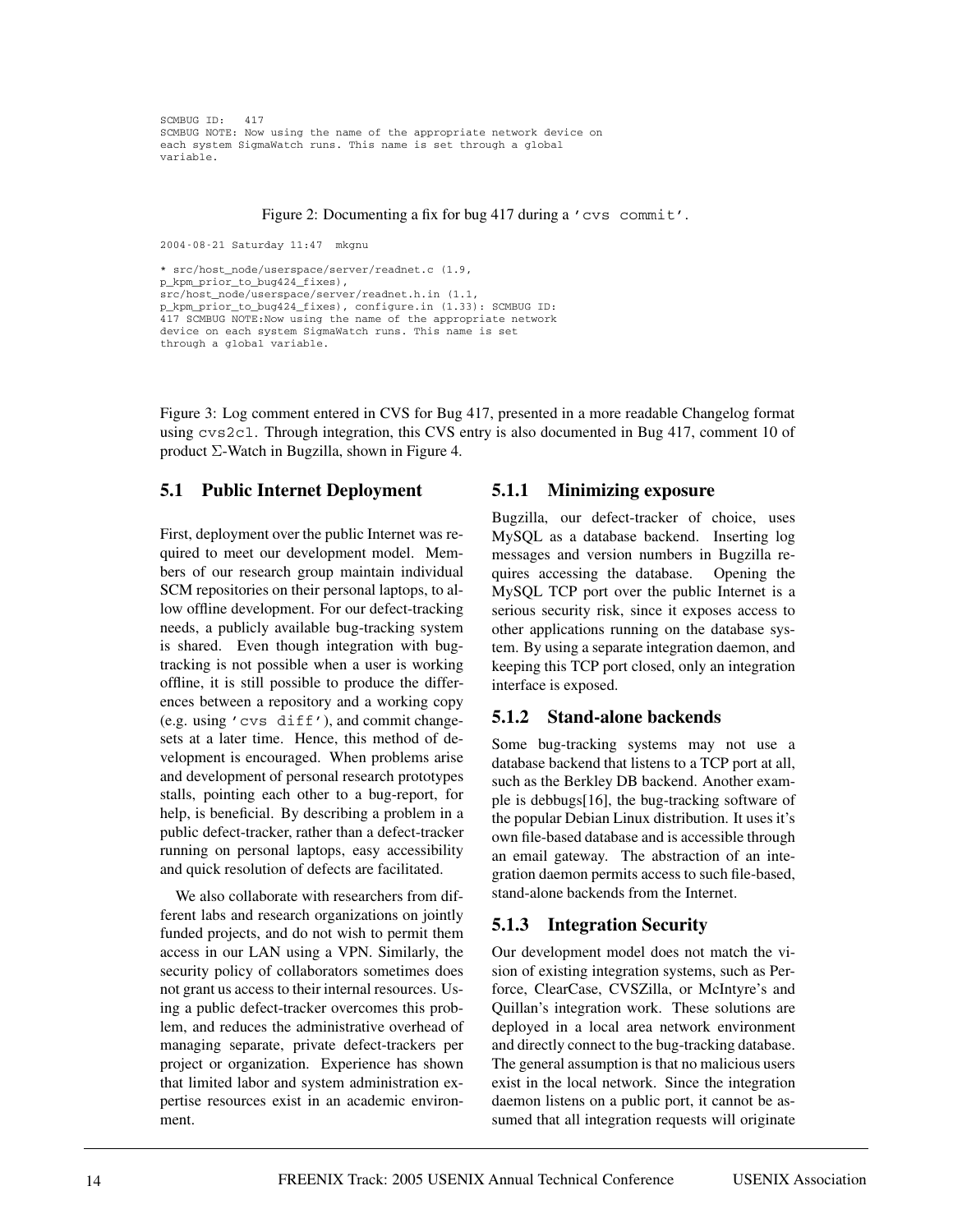------- Additional Comment #10 From Kristis Makris 2004-08-21 11:47 -------

Now using the name of the appropriate network device on each system SigmaWatch runs. This name is set through a global variable.

Affected files:

--------------- 1.8 --> 1.9 system/src/host\_node/userspace/server/readnet.c NONE --> 1.1 system/src/host\_node/userspace/server/readnet.h.in

Figure 4: Bug 417, comment 10 of product Σ-Watch in Bugzilla. The reason *why* this changeset occured was documented 2 days earlier in comment 6, shown in Figure 5.

------- Additional Comment #6 From Kristis Makris 2004-08-19 12:16 -------

The module that collects network information consults the hardcoded "eth0" network device, which does not exist in PDAs. A "wlan0" should be used in them instead, since they have wireless access; not ethernet.

Figure 5: Root of the problem documented in bug 417, comment 6 of product  $\Sigma$ -Watch in Bugzilla. The problem is not documented in CVS.

from trusted developers of our lab.

The integration communication protocol includes the SCM username of the developer committing a changeset. This information is needed to identify the developer originating the software change. It is also needed to map to the username of the developer in the bug-tracking system. However, it is possible for an attacker to produce phony integration requests with properly matched usernames, and either pollute the bug-tracking system with misleading comments or add/delete product version numbers. As a remedy, public key authentication can be used to confirm the identity of integration requests in communications between the glue and the daemon.

#### **5.2 Public Integration Interface**

There's no public interface that system integrators can use to communicate with a bug-tracking system. Integration efforts currently duplicate functionality implemented in the codebase of the bug-tracking system. CVSZilla and Quillan's integration work followed this approach. When the database schema is modified in the next release of the bug-tracking system, the integration breaks. All SCM repositories must have their glue updated for the new bug-tracking system in order to proceed.

Instead, functionality from the bug-tracking system's codebase is directly reused. For example, a variable in the integration daemon configuration file points to the path were the Perl libraries distributed with the Bugzilla codebase are deployed. The Bugzilla-specific module of the integration daemon issues calls to this library. When the Bugzilla instance is upgraded, the new Bugzilla codebase includes functionality already updated by the bug-tracker's developers to match it's database schema. One only needs to point this path variable to the location of the new source distribution and restart the integration daemon. Therefore, an upgrade of the bug-tracking system does not require upgrading the glue in each SCM repository using this integration. Additionally, if a user migrates from Bugzilla to a different defect-tracking system she only has to specify the name of the new system in the daemon configuration file, and restart the daemon.

The bug-tracking system's codebase does not always provide all the functionality needed by the verification logic. For example, some queries specific to Bugzilla's database schema had to be implemented. Informing bug-tracker developers of such integration-related queries is important in providing generic verification logic. The Bugzilla developers are now planning[19] to use XML-RPC to define a public, HTTP-based interface for integration with 3rd party tools, which will include all the functionality needed by Scmbug.

Implementation of a similar interface is also missing in other bug-tracking systems, such as MantisBT and AntHill. Still, integration with other bug-tracking systems is desirable. Until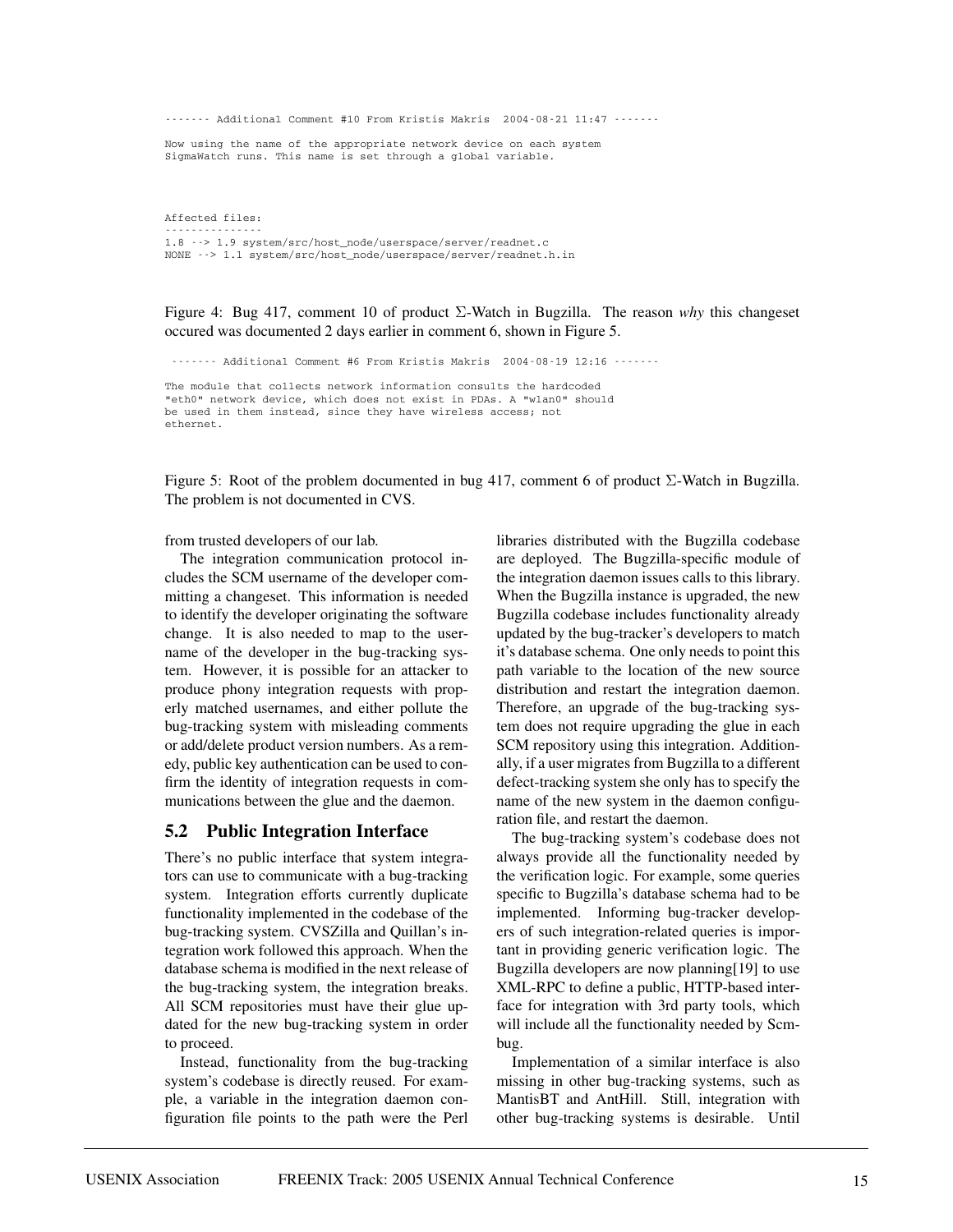other systems implement a similar interface, the daemon abstraction serves as a mediator, integration interface, where custom queries can be implemented.

## **5.3 Lack of SCM Integration Support in Bugtrackers**

Free bug-tracking systems, such as Bugzilla, still lack support for SCM integration in their database schema. For example, integration work must be able to match the username used in the SCM system with the username used in the bug-tracking system to enforce a valid bug owner check, as described in Section 7.4. A bug-tracking system should provide space in it's database for each user's SCM username. Since this support is missing in some defect-trackers, the need for username mapping is satisfied by the integration daemon.

## **5.4 SCM System Limitations**

The abstraction of an integration daemon also makes it possible to develop solutions to some known integration problems of existing SCM systems.

For example, CVS lacks atomic transactions. As a side-effect, when the same log message is used to commit files in two separate directories, two integration actions occur using the same log message. Duplicate log messages are then entered in the bug-tracking system. Coming back to the integration example of Section 4, Figure 3 shows that revision 1.33 of the file system/configure.in was produced during the example changeset. However, Figure 4 is missing a corresponding entry for this modification in the affected files list. This change was documented in comment 11 with a duplicate log message.

It is possible to solve this problem by caching integration requests at the daemon for a configurable, short time interval. Reception of another integration request with the same log message indicates that the transaction should have been atomic. The affected files list can be merged, and the log message inserted in the bug tracking system only once.

# **6 SCM Hooks**

In modern version control systems, certain SCM events can trigger scripts that perform additional work handling the event. As a *common denomi-* *nator*, SCM systems are expected today to offer hooks on the following events:

- pre-commit. Used to verify if the commit should proceed.
- post-commit. Used to integrate a commit log message with a bug-tracking system. Invoked only if pre-commit succeeded.
- pre-label. Used to verify if a creation of a tag or branch should proceed.
- post-label. Used to integrate the tag or branch name with a bug-tracking system. Invoked only if pre-label succeeded.

Scmbug installs scripts in an SCM repository which are executed as hooks for each event. After information about each event is collected, integration proceeds through the SCM glue logic. Integration of SCM systems that do not provide these hooks is not possible.

Subversion does not provide the pre-label and post-label hooks. Tags and branches are created using the 'svn copy' command in predefined directories named /tags and /branches[13]. They are later committed with a regular 'svn commit'. Nevertheless, it is still possible to detect during a pre-commit event if a tag or branch action is underway. If the commit activity indicates that a new subdirectory is created under /tags or /branches, then the transaction corresponds to a labeling action.

# **7 Integration Policies**

Central to the behavior of the common glue logic is the notion of integration policies. It is essential that the glue prevents developers from describing erroneous integration actions. At the same time, the capability to match multiple development models is equally important. A configuration file stored in the SCM system controls the overall behavior of the integration glue, as described in the next sections.

### **7.1 Enabled Integration**

The integration can be disabled at any time, by changing the value of a flag in the glue configuration file. Hence, the SCM system can easily back-out from using this integration.

# **7.2 Presence of Distinct Bug IDs**

SCM systems prompt a developer with a log message template prior to committing a changeset. In order to integrate the log message of a changeset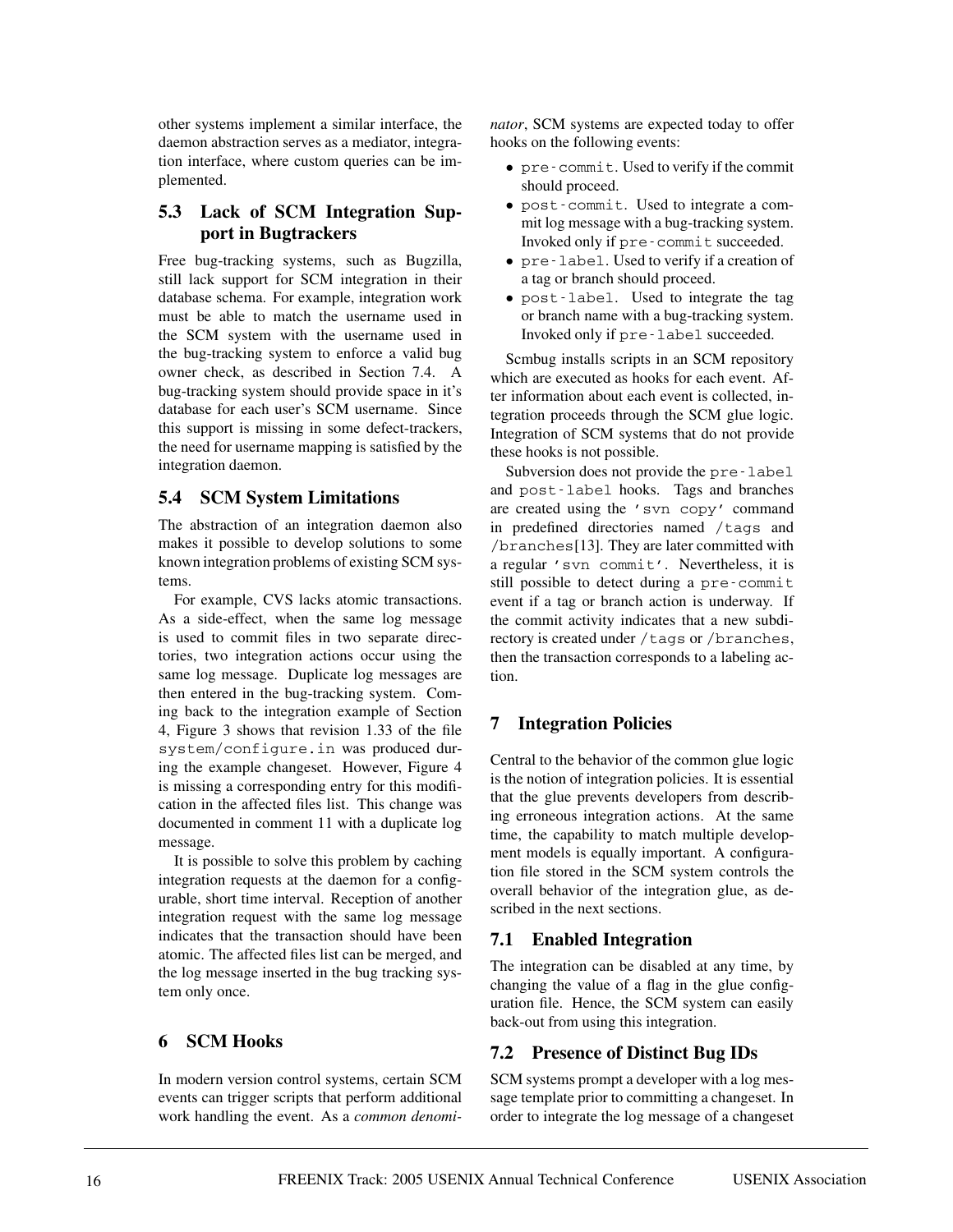SCMBUG ID: SCMBUG NOTE:

Figure 6: Scmbug log message template. Essential in determining the bug against which a changeset is commited.

with a bug id in the bug-tracking system, a bug id must be included in a parseable format in the log message. Thus, Scmbug expects the predefined template shown in Figure 6 to be filled-in during a commit action.

Given a log message in this format, the glue logic verifies that one or more bug ids were supplied. Accepting multiple bug ids is required when a changeset fixes a collection of defects.

Additionally, the glue verifies that the ids supplied are unique. A duplicate bug id is most likely an indication that a developer typed the wrong bug id.

## **7.3 Valid Log Message Size**

Project managers and SCM repository administrators often have to convince lazy programmers that there is value in typing a detailed log message during commits, and in SCM in general. An optional policy that requires the log message to meet a configurable, minimum message size is used to address this problem. Messages with a size less than the minimum cause an SCM commit action to be rejected and force a programmer to recommit with increased log comment verbosity.

Simply printing a warning when a small log message is entered and accepting the commit is not enough. A small, incomplete, misleading, or practically useless log comment can cause great grief when a bug has creeped in the software. Such inadequate documentation on a changeset introducing the bug can send a developer in a laborious SCM history cross-examination and bughunting trip.

# **7.4 Valid Bug Owner**

Formal defect-tracking processes often define a Change Control Board (CCB)[14] or project manager that dispositions bug ids to developers based on the components they touch. In such settings, developers are not expected to commit changesets that touch bugs assigned to other developers. A policy in Scmbug verifies that the user issuing an integration action is the owner of the bug id specified in the bug-tracking system. This check ensures developers don't step on each other's assigned work.

# **7.5 Open Bug State**

Even more important than valid bug owner checks is the capability to verify that a changeset is committed against a bug id set in an *open* state. For example, committing against a bug id that has been already resolved, marked either FIXED or INVALID (these are some resolution states in Bugzilla), would be wrong. Such verification checks alarm the developer that somebody else worked on the defect at hand already. Another example would be committing against a bug marked as NEW or UNCONFIRMED, where the CCB has not yet assigned the bug id to a developer. Examples of valid, *open* states would be ASSIGNED and REOPENED. This verification check ensures that a formal bug dispositioning process is followed.

# **7.6 Valid Product Name**

A product name, specified in the glue configuration file, is transmitted to the integration daemon during an integration action. If the supplied bug id is associated with the specified product name in the bug-tracking system, the integration action proceeds. This verification check often captures cases where a developer enters the wrong bug id in a log message in an organization actively developing multiple products at the same time, such as Mozilla.org, and the GNOME and KDE projects.

This check assumes that an SCM system is used to host a single product. In some development models this may not be true. For example, a contracting company may choose to maintain documentation of multiple contracts in the same SCM system, while assigning different product names for them in the bug-tracking system. This approach reduces the administrative overhead of setting multiple SCM repositories. The valid product name policy also permits specification of multiple product names, to match such an alternative development model.

# **7.7 Convention-based Labeling**

As software evolves through experimental, stable, or fork stages, the codebase may be labeled accordingly using the SCM system. Common labeling needs are:

• Releases. The codebase is tagged with a name indicating that it has reached a stable state, justifying a release point.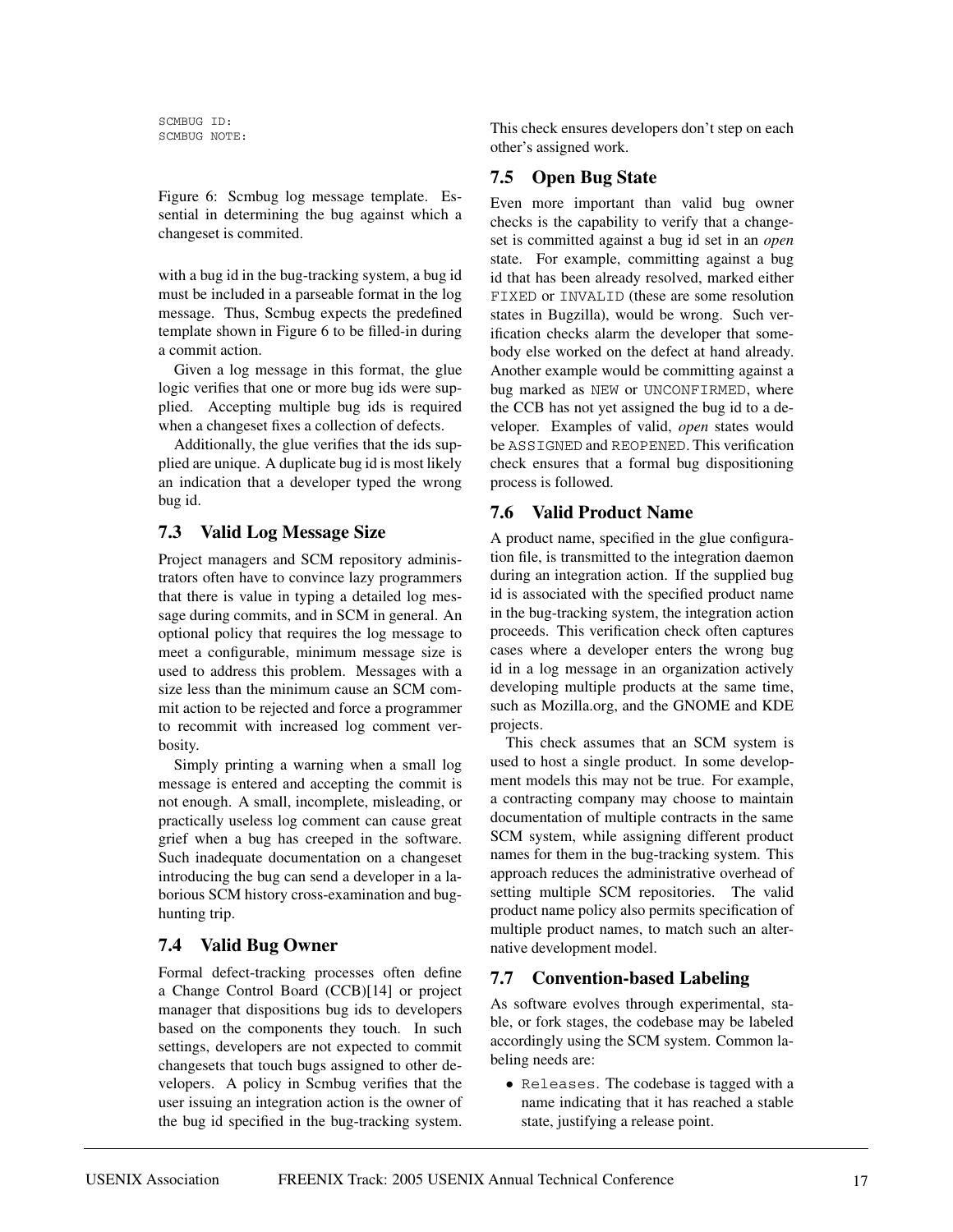```
names \Rightarrow [
# Convention for official releases.
# For example:
# SCMBUG_RELEASE_0-2-7
 \hat{F}.+?_RELEASE_[0-9]+-[0-9]+-[0-9]+$',
# Convention for development builds.
# For example:
# SCMBUG_BUILD_28_added_policies
'\hat{}. +?_BUILD_[0-9]+. +$',
# Convention for branches.
# For example:
# b_glue_side_policies
\cdot ^b_. +$',
# Convention for private developer
# tags. Uses the developer's initials
# (either 2 or 3). For example:
# p_kpm_pre_bug353_fixes
'ˆp_[a-zA-Z][a-zA-Z]?[a-zA-Z]_.+$'
]
```
Figure 7: Label name convention examples. A list of regular expressions defines acceptable label names for releases, developer builds, forks and private labels.

- Developer builds. The codebase reached a developer milestone.
- Forks. A stable release will have important bug fixes supported in a separate branch. Forks may also be used to to implement experimental features without disrupting mainline development.
- Private labels. A developer labels the codebase either prior to or after introducing changesets that may introduce significant regression. The significance of the label is meaningful only to the developer.

In support of each of these labeling categories, a policy is introduced that ensures the label name used matches a configurable format defined as a regular expression. Figure 7 shows examples of label naming conventions that match these categories.

After a label name passes the convention check, it is entered in the bug-tracking system as an available version number on the specified product. The naming policy ensures developers apply a uniform labeling scheme. It also permits 3rd party tools to parse the available versions of a product in a consistent manner.

The convention-based labeling policy can be complemented by a role-based policy. A list of SCM usernames, in the form of a regular expression, authorized to create labels from each category could be specified. For example, only the release manager of a product should label releases and create forks, a group of high-ranked developers should label developer builds, and all developers should be encouraged to create private labels.

### **8 VDD Generator**

Release management theory recommends software releases be paired with a document describing the changes since the previous release. Producing this document directly out of the SCM system, either using an automated tool, such as cvs2cl for CVS, or the SCM system itself, such as the 'svn log -r <rev old>:<rev new>' command for Subversion, is not adequate. Changelog information derived strictly out of the SCM system is overly detailed. It describes software changesets at a lower, developer level, and is of little value to a user interested simply in a summary of added features. Moreover, when multiple changesets are committed in response to a defect such a Changelog document becomes lengthy. It takes considerable time to follow the history of changes and decipher if, or how, a defect was corrected.

It is more appropriate to pair such Changelog documents with a high-level summary of defects stored in the bug-tracking system. Summary fields are common in bugtrackers, but automating generation of this document involves determining exactly which bugs were worked on between releases. Identifying the date a release was labeled is a required first step (CVS does not support this), but it is not enough without integration of SCM with bug-tracking. Since the integration inserts log messages in the bug-tracking system, and the bug-tracker dates them, a list of bug ids that were worked on can be compiled simply by performing a date-range search on a product.

The bug-tracking system can then be requeried to report for each bug id not only the summary, but additional useful information. For example, it can report the resolution status(e.g. FIXED, INVALID), the bug owner(publicly attributing credit to the developer), resolution date, severity, priority, etc.

This report can also reflect decisions of the development team which are not documented in the SCM logs, such as choosing to not add a feature, resolving it as WONTFIX. It may also display bugs that were added in the period between releases but not worked yet, alerting users of newly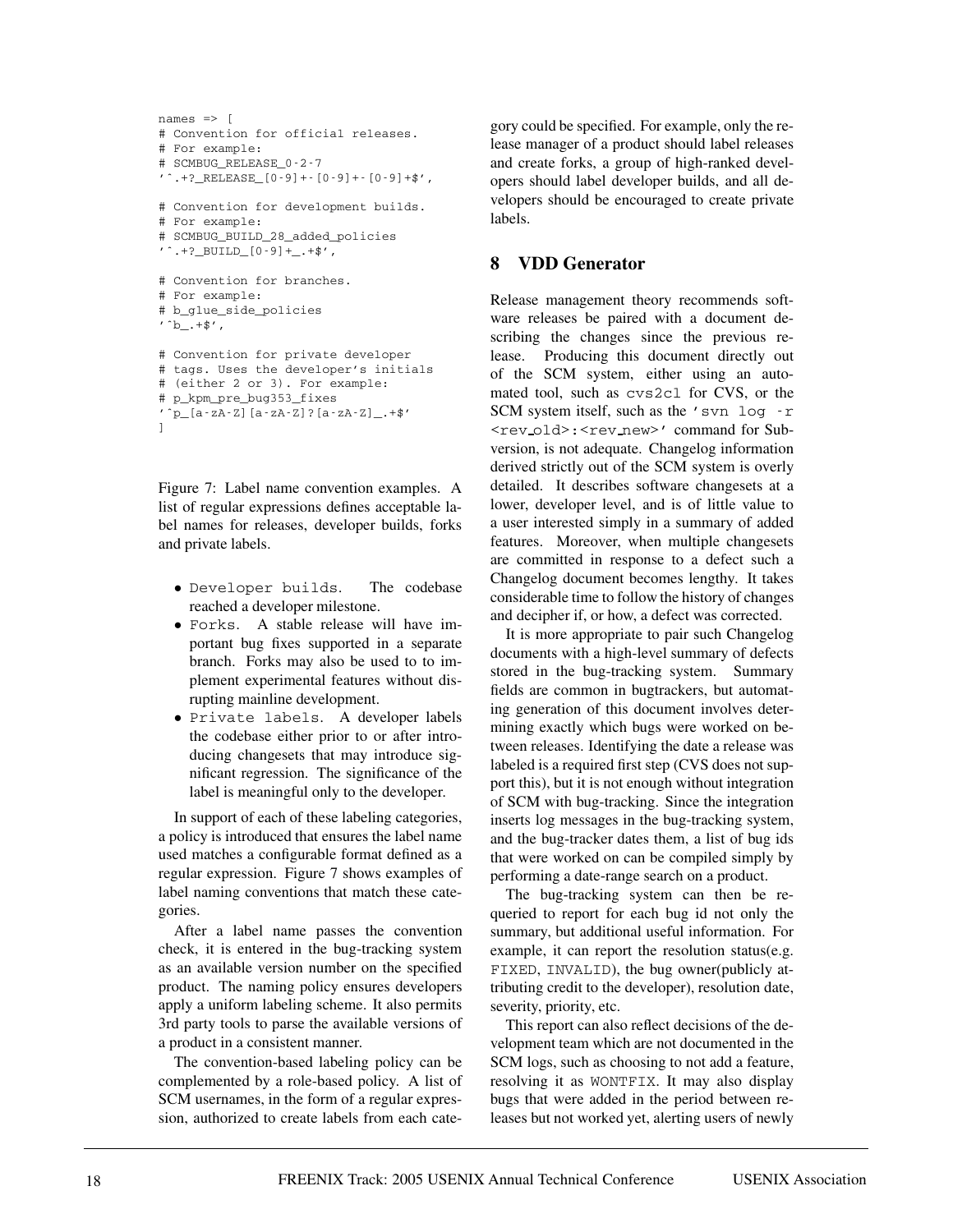discovered defects.

A tool that can produce such a version description document is under active development.

#### **9 Early Experience**

Scmbug has been deployed in our lab since March 2004 for integration of various research prototypes. In hindsight, we were late in developing a verbose logging mechanism in the integration daemon. Project deadlines and rapid development of Scmbug itself discouraged us from continuously upgrading to the latest version. We are unable to provide statistical information illustrating the frequency of developer integration errors that were caught by the verification policies.

#### **9.1 Integration Upgrades**

Seamlessly upgrading the integration work is not straight-forward. Between release 0.0.8 and 0.1.0 of Scmbug, the communication protocol between the glue and the daemon was altered. Upgrading the glue suddenly became a multi-stage process: (a) disable the glue, (b) install a newer glue release, (c) restart the integration daemon, (d) enable the glue. Disabling and enabling the glue was required to accept integration requests from a glueing codebase that matched the communication protocol understood by the integration daemon. It was also required for step (b) to succeed without communication with the daemon. Even though an automated glue installation and upgrading tool was employed, manual intervention was required on step (c) on the machine running the integration daemon. An important disadvantage is that upgrading multiple repositories requires all updated ones to remain without Scmbug integration until all repositories finish steps (a) and (b), before (c) is carried out. However, additional scripting by a system administrator could further automate this process.

After rapid development of our integration work, including rearranging of the Perl packaging structure installed in an SCM repository, the multi-stage process was proven to be defective in its implementation. Upgrading from release 0.1.1 to 0.3.1 revealed that the glue libraries used by the generic SCM hook processing script had changed package names and path, and the hooks were failing to carry out step (b). The solution to this problem was to completely remove the hooks rather than disable them through our configuration file.

Another design problem is that older glue installations are not preserved in the SCM repository. If a newer Scmbug release contains grave defects, one may not easily revert back to an older revision of the integration work. For example, CVS versions the hooks themselves. Committing a disabling hook, which is a hook that no longer invokes the glue processing script, still requires the original hook invoked for the last time. If this hook is defective, committing will fail. The defective hook will not be disabled, reaching a dead-end in upgrading the hook. In CVS one must then locally modify the repository to disable the hooks using separate RCS commands (RCS is the underlying database store of CVS). The installation mechanism can be enhanced to install permanently in an SCM repository every release of the integration glue, and allow switching between glue releases. This installation mechanism will need to be run locally on the machine hosting an SCM repository, to solve CVS's dead-end hooks problem. The integration daemon can also be enhanced to dynamically support older communication protocols.

#### **9.2 Case Studies**

Three undergraduate students in a microprocessor systems hardware course worked on one of our research prototypes for 16 weeks. They were introduced to our lab's development model, and a separate CVS branch was created for them to commit their changesets. The students worked on a total of 35 bugs. Being new to the concept of SCM, they occasionally checked out the main development line (often referred to as HEAD) instead of their personal branch. Consequently, they committed some changesets in HEAD instead of their personal branch. A policy for tuning fine-grained, branch-level, permission checks can solve this problem. For example, committing and labeling activities could be limited only to ourselves in HEAD, and students could be confined to committing only in their branch. Other developers using Scmbug also requested such a policy.

Development of another research prototype was integrated with Scmbug. Two developers experienced in the concept of SCM worked in the same lab, on 219 bugs, using CVS, for 15 weeks. Empirically, we can report that the most frequent verification check failed was a valid log message size check for 50 characters. This check correctly reminded the developers that they should be more verbose in documenting changeset history. The valid bug owner check was the second most fre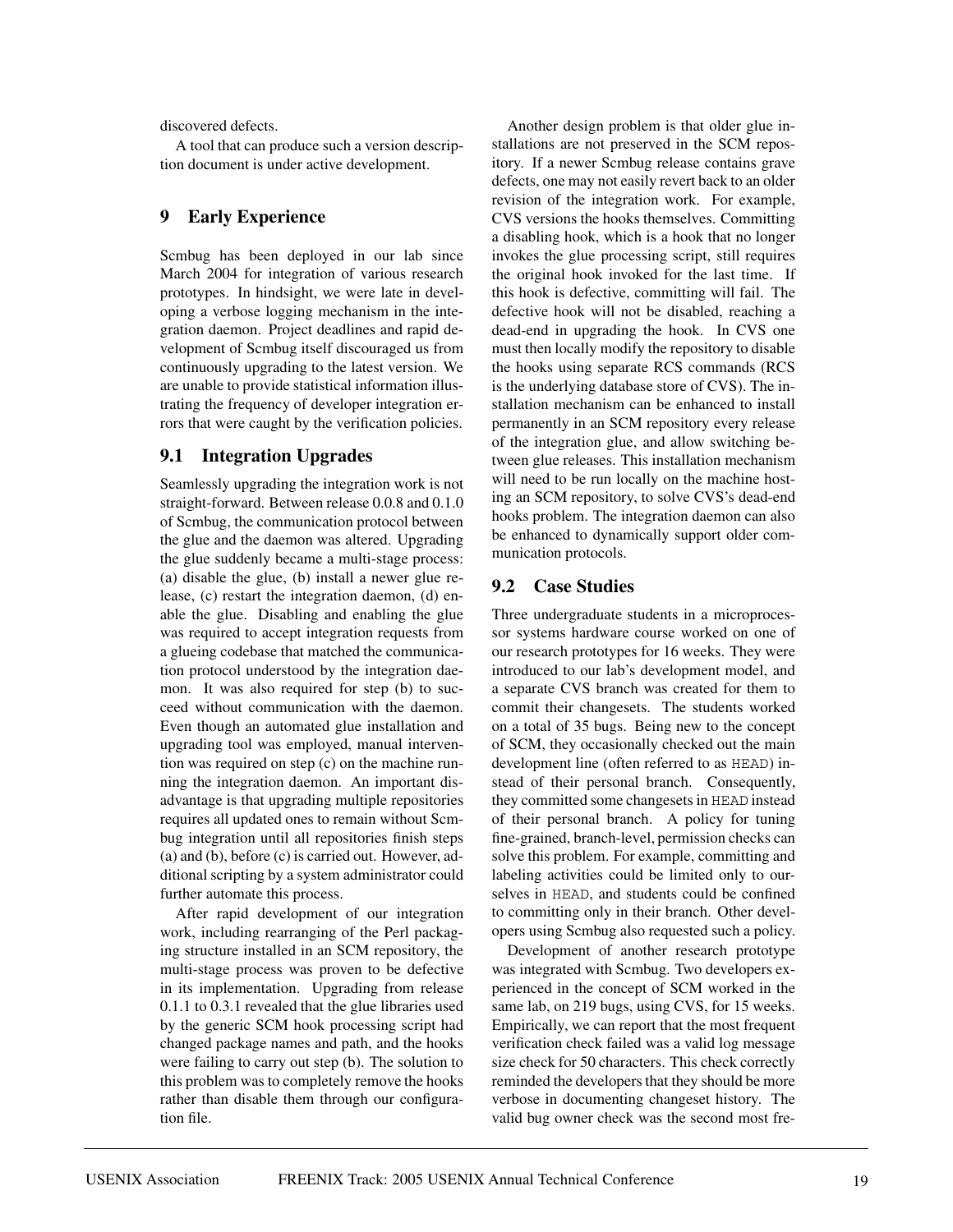quent to fail. This was a result of miscommunication between developers. We speculate that this check may fail more often in open-source projects deploying Scmbug: the geographically distributed nature of developers in such a setting prohibits them from face-to-face communication on a daily basis. This check, along with the valid product name check, also failed due to typing errors while entering the bug id in the log message template. Finally, the least frequent verification check to fail was the open bug state check. This resulted from developer error in using TortoiseCVS[12], a GUI CVS client, to commit changesets. This client caches the most recent log messages. Developers often selected one of the previous messages in order to bring up the default log message template and type in a new message. After clearing out the old log message and typing a new one, developers occasionally forgot to change the bug id present in the cached log message. They instead attempted to commit against resolved bugs.

### **9.3 Just In Time Integration**

Within five months of making Scmbug publicly available, we received over 6300 hits(49 per day) on the project's webpage[20]. The software distribution has been downloaded over 3200 times(26 per day). Other system integrators, including members of the Bugzilla integration team, discussed our design and recommended policy features which we implemented. Users reported deployment of Scmbug to successfully integrate both CVS and Subversion with Bugzilla, an activity that is largely simplified via an automatic installation script. It is clear that this integration tool fills a significant void in the opensource development community.

Why wasn't such an integration system built already? We were unable to find papers documenting the benefits of integrating SCM with bug-tracking, or proposing a similar solution. The Scmbug design is very flexible, and at the same time extremely simple. While the policy mechanism proposed is remarkably useful, it is not difficult to implement.

One reason might be that limited time is often available by developers for work on open-source projects. Sometimes, good-enough, quick hacks are easier to implement and preferred, rather than a full-blown, well-designed solution. For example, a common limitation of other systems integrating CVS with bug-tracking resulted from the inadequate mechanism CVS uses to provide

the list of affected files in a commit trigger. A processing script using a single regular expression to parse these arguments gets confused if the filenames contain either commas or whitespaces. Scmbug handles this issue by employing a stateful parser, marginalizing the possibility of getting confused. The single regular expression method implemented in McIntyre's bugzilla-watcher script uses only 4 lines of Perl code for parsing filenames. Our parser was implemented in 145 lines of Perl code, and required significantly more time to develop.

A plethora of open-source SCM systems emerged in the past two years as alternatives to the currently dominant CVS. Subversion and OpenCM overcome various limitations of CVS and are still in active development. Arch was specifically designed for the distributed development needs of open source projects, such as the development model followed by the Linux kernel, and is still enhancing. Monotone is still in an alpha state and has been released only a year ago. We theorize that as these tools are still progressing to a stable state, integration with bug-tracking has yet to become a priority in their to-do list, and hence has not been addressed.

It is astonishing that mature, high-profile, public open-source software development websites still lack integration between their SCM and bugtracking services. Some examples are Sourceforge (hosting over 93,100 projects, 983,900 users, in service for 5 years) and GNU Savannah (over 2,200 projects, 32,200 users, in service for 4 years). Our solution has been in high demand for a long time.

# **10 On-Going Work**

OpenCM can commit changesets in disconnected mode[23], a feature also explored by Subversion developers. Laptop users can cache a repository and work offline. When connectivity is restored, they can synchronize their working set and resolve conflicts with the main repository. Scmbug could be improved to support a disconnected mode of integration. An integration daemon proxy, running on the user's laptop, could cache bug-tracking metadata required for policy verification checks, such as the list of bug ids, their state, bug owner, etc. All integration activity generated by disconnected commits could also be cached and synchronized later with the bug-tracker.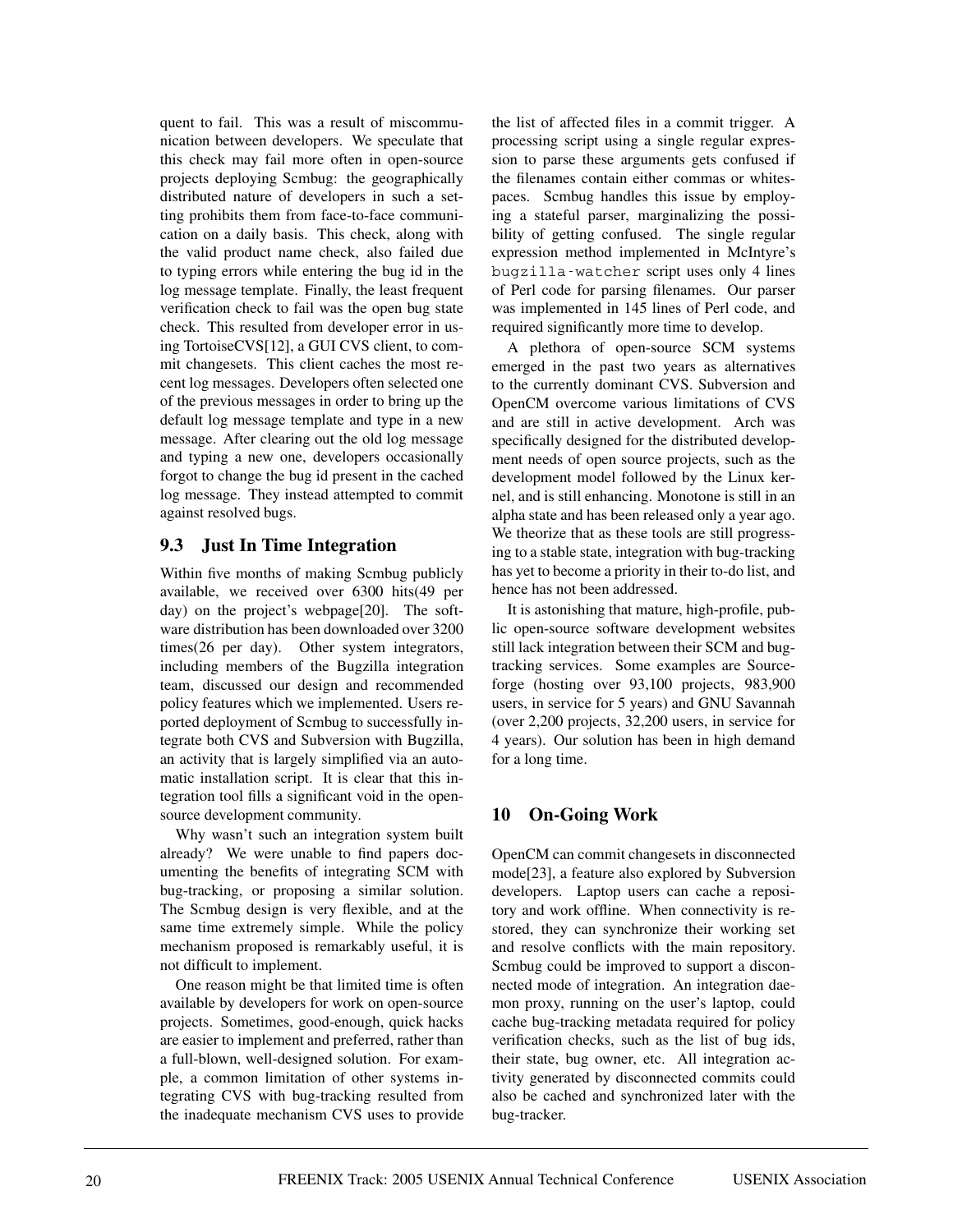The star-topology development model assumed by Arch increases the significance of integrating branch and repository names. In this model, changesets may be produced by distributed SCM repositories, maintained by separate development teams. For example, a public Bugzilla instance tracks[22] defects in the Linux Kernel. Independent developers and companies maintaining private forks of the kernel post patches to bugs reported by anyone. However, they do not always report the name and branch of their repository fixing the bug. A user inspecting a bug report is uncertain which public tree includes the fix. Capturing a <branch, repository name> pair, which uniquely identifies the source of a changeset, could be supported by Scmbug. Providing generic support for this integration, would require all SCM systems to pass as arguments in integration hooks this information. The dominant CVS system, does not provide this information.

Improvements in SCM and bug-tracking systems are critical for a successful, generic integration solution. These are: (a) Section 5.2's public integration interface by bug-tracking systems, (b) the SCM username support of Section 5.3 by bug-tracking systems, (c) capturing the date a release was labeled by SCM systems, as mentioned in Section 8, (d) supplying a default log template in SCM systems, required by Section 7.2 (Subversion does not support this), the SCM hooks of Section 6 and (e) reporting in SCM hooks the <br />branch, repository name> pair just mentionied.

On-going work on Scmbug includes: (a) the public key authentication scheme of Section 5.1.3, (b) the role-based policy described in Section 7.7, (c) the fine-grained, branch-level permission policy mentioned in Section 9.2, (d) the VDD generator of Section 8, and (e) the improved upgrading mechanism of Section 9.1.

### **11 Conclusion**

We presented Scmbug, a system offering policybased integration of software configuration management with bug-tracking. Integration of SCM with bug-tracking improves the traceability of software changesets, the quality of documentation in defect reports, and quality of release documents.

Scmbug integrates activities such as committing software changesets and labeling software releases. The integration policies can be tuned to match multiple development models and provide synchronous verification checks. The design is flexible enough to support any SCM system with any bug-tracking system, can be deployed over the public Internet, improves the quality of release documentation, and can overcome limitations of existing systems. Finally, improvements in SCM and bug-tracking systems that are critical for a successful, generic integration solution are suggested.

#### **12 Acknowledgments**

Development of this system and paper benefited tremendously from insight on SCM and bugtracking issues, along with invaluable feedback, from John C. Quillan, Mark S. Reibert, Dave Swegen, and the Bugzilla and Subversion developers. We regret Quillan's integration was never publicly released. We are convinced his work could have evolved to what Scmbug is today, and would have saved us considerable research effort.

We would also like to thank the existing Scmbug users for their increasing interest, testing, and continuous support of this integration system, especially Jay Glanville for his fruitful feedback.

#### **13 Availability**

Scmbug is free software, licensed under the GNU General Public License (GPL). It is available from http://freshmeat.net/projects/scmbug.

#### **References**

- [1] AntHill. http://freshmeat.net/projects/anthill/, 2004.
- [2] Bugzilla. http://www.bugzilla.org, 2004.
- [3] ClearCase. http://www-306.ibm.com/software/awdtools/clearcase, 2004.
- [4] MantisBT. http://freshmeat.net/projects/mantis/, 2004.
- [5] Monotone. http://freshmeat.net/projects/monotone/, 2004.
- [6] OpenCM. http://freshmeat.net/projects/opencm/, 2004.
- [7] Perforce. http://freshmeat.net/projects/perforce/, 2004.